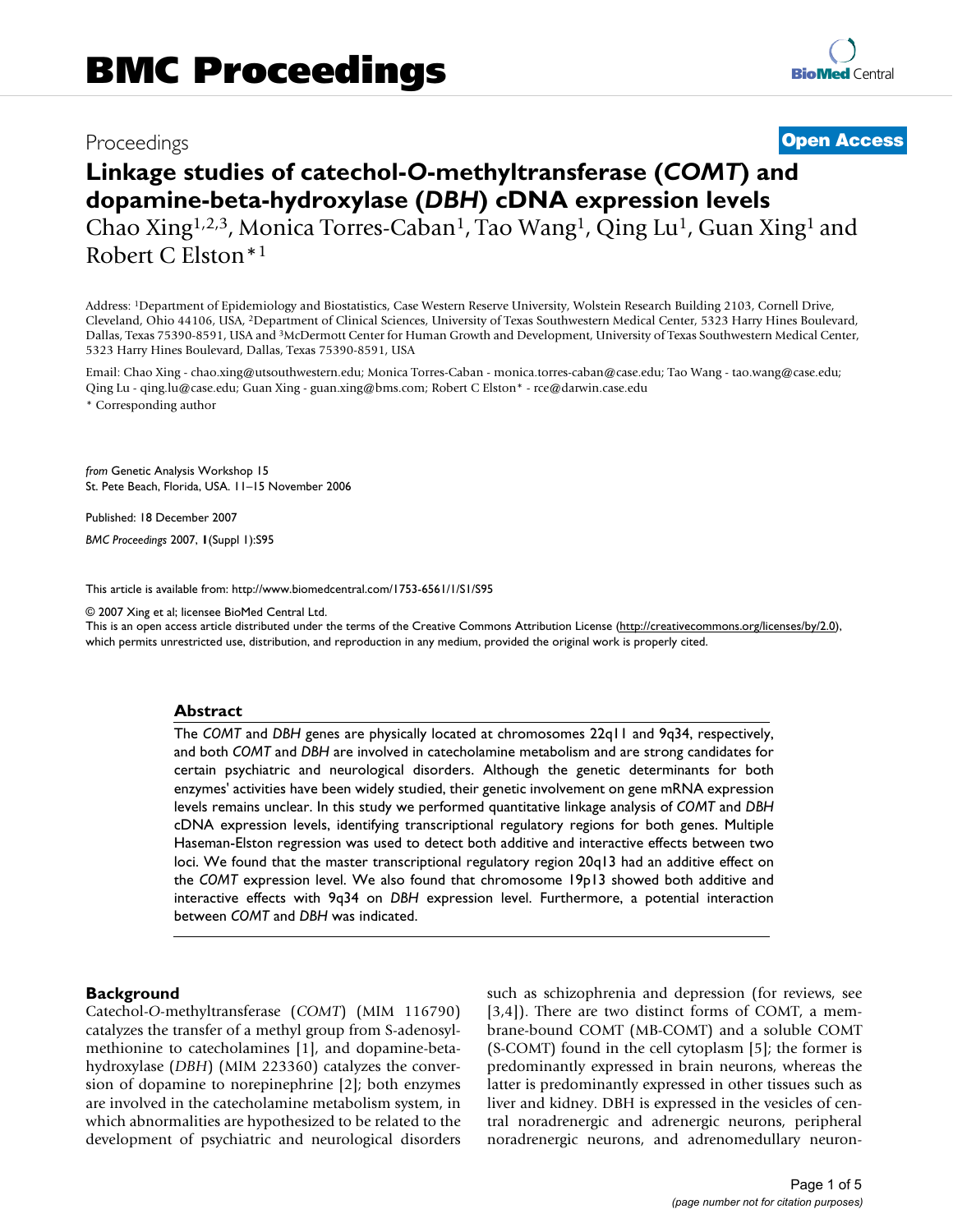secreotry cells [6]. The *COMT* and *DBH* genes are physically located at chromosomes 22q11 and 9q34, respectively [7,[8](#page-4-2)].

There has been intensive research on the genetic determinants of plasma COMT and DBH activities, and findings so far strongly suggest that the structural genes *COMT* and *DBH* encoding these proteins are the major quantitative trait loci for their respective plasma activities; moreover, in both genes single-nucleotide polymorphisms (SNPs) have been identified that may account for most of the variation in the enzyme activity levels. On the common functional SNP rs165688, a G→A substitution in exon 4 of *COMT* produces a valine→methionine (Val/Met) substitution at codons 158 and 108 in the MB-COMT and S-COMT transcripts, respectively. This polymorphism has been shown to have a functional effect on enzyme activity; in particular, Val is a predominant factor that determines higher COMT activity [9]. The SNP rs1611115 (-1021C→T) located in the 5' flanking region of the *DBH* gene accounts for 35% to 52% of the variance in plasma DBH activity in populations from diverse geographic origins [10].

Though the major effects of these common variants on enzyme activities have been replicated in independent samples, their effects on gene mRNA expression levels remain unclear. The effect of SNP rs165688 on *COMT* mRNA expression level has been controversial. Bray et al. [11] showed that it altered the *COMT* mRNA expression level; in contrast, several other studies failed to detect this association between *COMT* genotypes and expression level (for examples, see [12]). So far, studies on the determinants of *COMT* expression level have been limited to seeking *cis*-acting regulators, including SNP rs165688 and several other SNPs within *COMT*. To our knowledge, there is as yet no literature documenting effects of SNPs on *DBH* mRNA expression levels.

Phenotypic variation in the transcript level represents an intermediate stage between DNA sequence differences and the clinical expression of complex traits, and there have been studies suggesting a genetic contribution to the variation in gene expression level [13-15]. In the current study, we performed quantitative linkage analysis for both *COMT* and *DBH* expression phenotypes, identifying transcriptional regulatory regions for both genes. For *COMT*, we first identified *cis*-acting influences on the gene expression level, and then we performed a genome-wide linkage scan for *trans*-acting regulators across the genome conditional on the *cis*-acting effect at chromosome 22q11. For *DBH*, we similarly first identified the *cis*-acting influences on the gene expression level, and then, both conditional and unconditional on the *cis*-acting effect at chromosome 9q34, performed a linkage scan for *trans*-acting regulators

specifically on chromosome 19, based on the evidence from previous linkage studies [16-18] that there might be a second locus near chromosome 19p13 acting jointly with *DBH* at chromosome 9q34 to influence DBH plasma activity.

### **Methods**

The study subjects consisted of 14 three-generation CEPH (Centre d'Etude du Polymorphisme Humain) Utah pedigrees, including 371 full sibling pairs. 2,820 SNPs were relatively evenly genotyped across the 22 autosomes by the SNP Consortium [19]. Treating the expression level of *COMT* and *DBH* in lymphoblastoid cells of the above subjects as a quantitative trait, we applied Haseman-Elston regression model-free linkage analyses [20,21], as implemented in the SIBPAL program. In particular, only data on sib pairs were considered (thus avoiding the complication of possible intergenerational heterogeneity) and the generalized estimating equation technique [22] was utilized to allow for non-independence of sib pairs within a sibship. The basic Haseman-Elston (HE) regression can be written in the form

$$
Y=\beta_0+\beta_1\hat{\pi_i},
$$

where *Y* is a function of traits for a sib pair,  $\hat{\pi}_i$  is the estimated proportion of alleles shared identically by descent (IBD) at marker locus *i* between members of a sib pair,  $\beta_0$ is the intercept, and  $\beta_1$ , the slope, is the locus-specific genetic variance of the trait attenuated by recombination between the trait and marker loci. To detect *trans*-acting effects at other genomic regions conditional on the *cis*-acting effect at the structural gene loci (22q11 and 9q34 for *COMT* and *DBH*, respectively), we performed the multiple HE regression

$$
Y = \beta_0 + \beta_1 \hat{\pi}_0 + \lambda \hat{\pi}_1,
$$

where the subscript 0 denotes a marker for the structural gene locus and the subscript 1 denotes another locus in the genome. The coefficient  $\lambda$  denotes the (attenuated) genetic variance at locus 1 and a value significantly different from zero indicates an additive effect of locus 1 with locus 0 on gene expression level. We further investigated genetic interaction between the structural gene locus and the other locus with the model

$$
Y = \beta_0 + \beta_1 \hat{\pi}_0 + \beta_2 \hat{\pi}_1 + \gamma \hat{\pi}_0 \hat{\pi}_1,
$$

where  $\gamma$  denotes variance (again, attenuated by recombination) due to the genetic interaction between locus 1 and locus 0, and a value significantly different from zero indicates an interactive effect of the two loci on gene expres-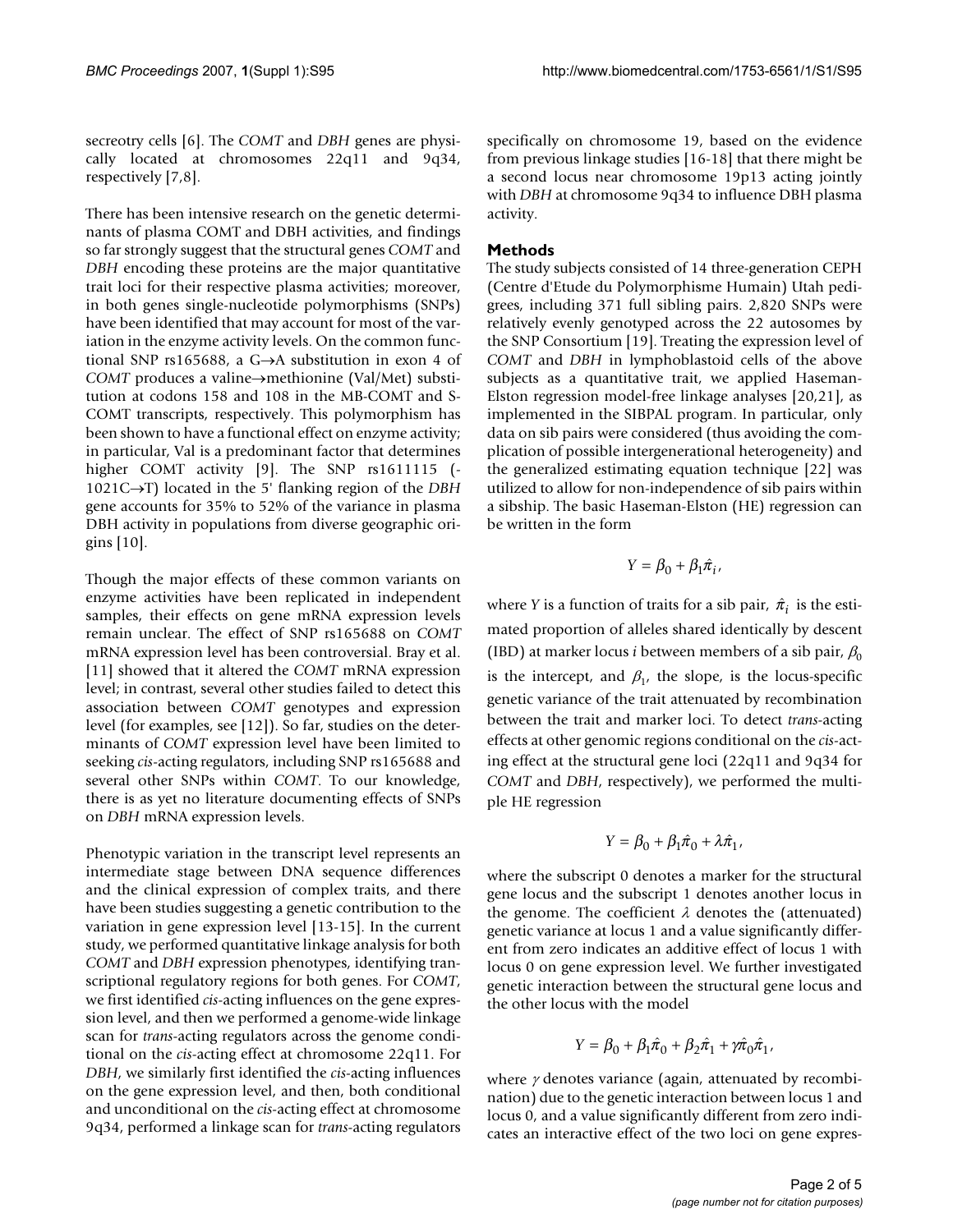| Genomic region    | Closest marker | Physical distance (Mb) | $b$ -Value for $\lambda$ |  |
|-------------------|----------------|------------------------|--------------------------|--|
| 3q26              | rs1499812      | 173.2                  | $4.4 \times 10^{-3}$     |  |
| 4q35              | rs1979255      | 190.7                  | $3.4 \times 10^{-4}$     |  |
| 5q34              | rs1387395      | 163.8                  | $4.1 \times 10^{-3}$     |  |
| 6 <sub>p</sub> 22 | rs1475149      | 21.8                   | $2.5 \times 10^{-3}$     |  |
| 7p21              | rs988418       | 9.9                    | $3.7 \times 10^{-3}$     |  |
| 8q22              | rs1075394      | 101.5                  | $1.8 \times 10^{-3}$     |  |
| 9q34              | rs936249       | 138.2                  | $2.2 \times 10^{-3}$     |  |
| 10p11             | rs1857063      | 29.4                   | $2.0 \times 10^{-7}$     |  |
| 8p                | rs321663       | 8.6                    | $2.1 \times 10^{-4}$     |  |
| 20q13             | rs756529       | 47.4                   | $3.1 \times 10^{-3}$     |  |

**Table 1: Chromosome regions showing only additive** *trans***-acting effectsa with 22q11 on** *COMT* **expression level**

aAt a nominal level of 0.005

sion level. Single-point IBD sharing was estimated by the program GENIBD. Both of the above programs are included in the Statistical Analysis for Genetic Epidemiology (S.A.G.E.) software [23].

#### **Results**

#### *Linkage of* **COMT** *expression levels*

We detected a linkage signal at chromosome 22q11 (*p* =  $6.5 \times 10^{-3}$ ). The closest SNP to the peak of the signal is rs738842, which is  $\sim$ 3 megabases (Mb) centrometric to the *COMT* gene and within the *cis*-acting region defined by Morley et al. [15]. There were 10 regions showing only additive *trans*-acting effects (Table 1) and 7 regions showing only interactive *trans*-acting effects (Table 2) at the nominal significance level of 0.005; at 14 other regions, both effects attained a nominal significance level of 0.05 and at least one attained the level 0.005 (Table 3). These nominal significance levels were arbitrarily chosen in order to report the most notable results. Note that 1) chromosome 9q34, where *DBH* is located, showed an additive *trans*-acting effect with 22q11 on *COMT* expression level; and 2) chromosome 20q13, which was one of the two hot spots of transcriptional regulation detected by Morley et al. [15], was also detected to have an additive effect with 22q11 on the *COMT* expression level.

#### *Linkage of* **DBH** *expression levels*

There was no linkage signal for the *DBH* expression level at either chromosome 9q34 or chromosome 19p13 when analyzing all of the 14 pedigrees together. There could be many reasons for the lack of any linkage signal at chromosome 9q34, the structural gene location (see Discussion). However, upon analyzing the pedigrees individually, it was noticed that three pedigrees (1340, 1345 and 1318), which included 70 full sibling pairs, showed a positive linkage signal at 9q34. Because our primary interest was to test whether there is a second locus near chromosome 19p13 related to *DBH*, in addition to the *DBH* gene, we selected these three pedigrees for further study and found that a linkage signal at 19p13 then also emerged, showing both additive and interactive *trans*-acting effects (*p* = 2.4 × 10<sup>-2</sup> and  $p = 2.6 \times 10^{-2}$ , respectively) with the locus at chromosome 9q34 on *DBH* expression level (Fig. 1).

#### **Discussion**

Phenotypic variation in the transcript level of a gene involves genetic components; however, the transcriptional regulatory elements may or may not lie in the structural gene itself. Studies by Morley et al. [15] have suggested the existence of master regulatory regions, and we identified chromosome 20q13, nominated by them, as regulating *COMT* expression level. Note that Morley et al. [15] performed simple HE regression, while we performed multiple HE regression so as to condition on the

| Table 2: Chromosome regions showing only interactive trans-acting effects <sup>a</sup> with 22q11 on COMT expression level |  |  |  |  |  |
|----------------------------------------------------------------------------------------------------------------------------|--|--|--|--|--|
|----------------------------------------------------------------------------------------------------------------------------|--|--|--|--|--|

| Genomic region | Closest marker | Physical distance (Mb) | $p$ -Value for $\gamma$ |
|----------------|----------------|------------------------|-------------------------|
| 1q32           | rs871446       | 196.9                  | $1.9 \times 10^{-3}$    |
| 3p26           | rs1385466      | 4.0                    | $1.2 \times 10^{-5}$    |
| 6q23           | rs2040034      | 137.3                  | $3.9 \times 10^{-4}$    |
| 9q33           | rs1326808      | 116.7                  | $2.1 \times 10^{-3}$    |
| 10q22          | rs1907308      | 78.0                   | $8.3 \times 10^{-6}$    |
| 15q26          | rs288423       | 96.0                   | $3.3 \times 10^{-3}$    |
| 18q21          | rs1943985      | 45.5                   | $1.5 \times 10^{-4}$    |

aAt a nominal level of 0.005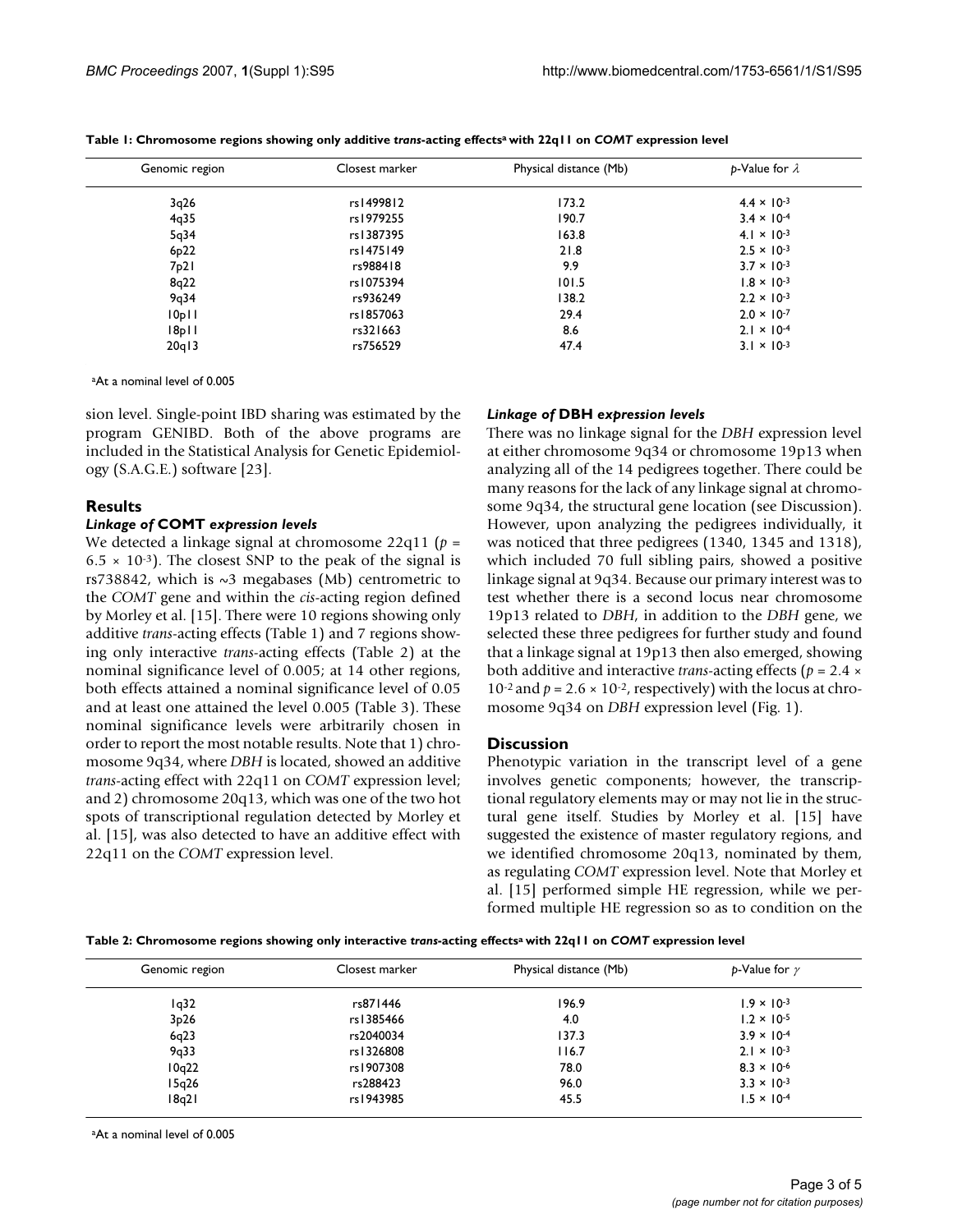| Genomic region     | Closest marker | Physical distance (Mb) | p-Value                |                      |
|--------------------|----------------|------------------------|------------------------|----------------------|
|                    |                |                        | λ                      | γ                    |
| q4                 | rs1561189      | 213.5                  | $1.1 \times 10^{-4}$   | $4.6 \times 10^{-3}$ |
| 2q35               | rs1425118      | 216.8                  | $< 1.0 \times 10^{-8}$ | $3.5 \times 10^{-2}$ |
| 3q28               | rs1559018      | 191.8                  | $2.3 \times 10^{-2}$   | $2.9 \times 10^{-5}$ |
| 4q31               | rs795995       | 4 .                    | $1.5 \times 10^{-3}$   | $5.0 \times 10^{-7}$ |
| $5q$ <sub>14</sub> | rs1020720      | 80.5                   | $1.7 \times 10^{-2}$   | $1.8 \times 10^{-3}$ |
| 6q16               | rs2021678      | 102.1                  | $1.1 \times 10^{-3}$   | $4.7 \times 10^{-2}$ |
| $7p$ <sub>14</sub> | rs2051936      | 40.8                   | $5.7 \times 10^{-3}$   | $3.5 \times 10^{-3}$ |
| 8p23               | rs433960       | 12.9                   | $4.7 \times 10^{-2}$   | $2.9 \times 10^{-5}$ |
| 9p23               | rs1412307      | 13.0                   | $1.3 \times 10^{-4}$   | $6.6 \times 10^{-3}$ |
| 14q13              | rs1983667      | 36.2                   | $1.4 \times 10^{-4}$   | $1.1 \times 10^{-2}$ |
| 16p13              | rs1981492      | 0.3                    | $1.0 \times 10^{-3}$   | $5.9 \times 10^{-3}$ |
| 16q24              | rs880275       | 84.8                   | $4.7 \times 10^{-3}$   | $2.6 \times 10^{-3}$ |
| 17p12              | rs433068       | 15.2                   | $4.8 \times 10^{-2}$   | $4.4 \times 10^{-3}$ |
| 22q13              | rs960362       | 47.4                   | $4.8 \times 10^{-4}$   | $8.6 \times 10^{-3}$ |

**Table 3: Chromosome regions showing both additive and interactive** *trans***-acting effectsa with 22q11 on** *COMT* **expression level**

aBoth effects attained a nominal significance level of 0.05 and at least one reached the level 0.005.

IBD sharing at *COMT*, i.e., our analysis refined their original investigation and provided further evidence supporting chromosome 20q13 as a regulatory region. In the current data, overall there was a linkage signal at 22q11 for *COMT* expression level, but no signal at 9q34 for *DBH* expression level. Lack of an overall linkage signal at 9q34 for *DBH* could be due to there not being enough *DBH* polymorphism segregation in the sample, to there being less expression variation among individuals than between replicates within an individuals [15], from low levels of transcript abundance in view of its tissue-specific expression pattern (Dr. Joseph F. Cubells, personal communication), or to genetic heterogeneity, as also indicated in the earlier study of plasma DBH activity [16].

In this study we employed multiple HE regression to detect additive and interactive effects between two loci. In the three pedigrees selected for having a positive linkage signal at 9q34 for *DBH* expression level, we detected a boost of signal at chromosome 19p13, where previous studies [16-18] indicated the existence of a locus influencing DBH plasma activity. The multiple HE regression indi-